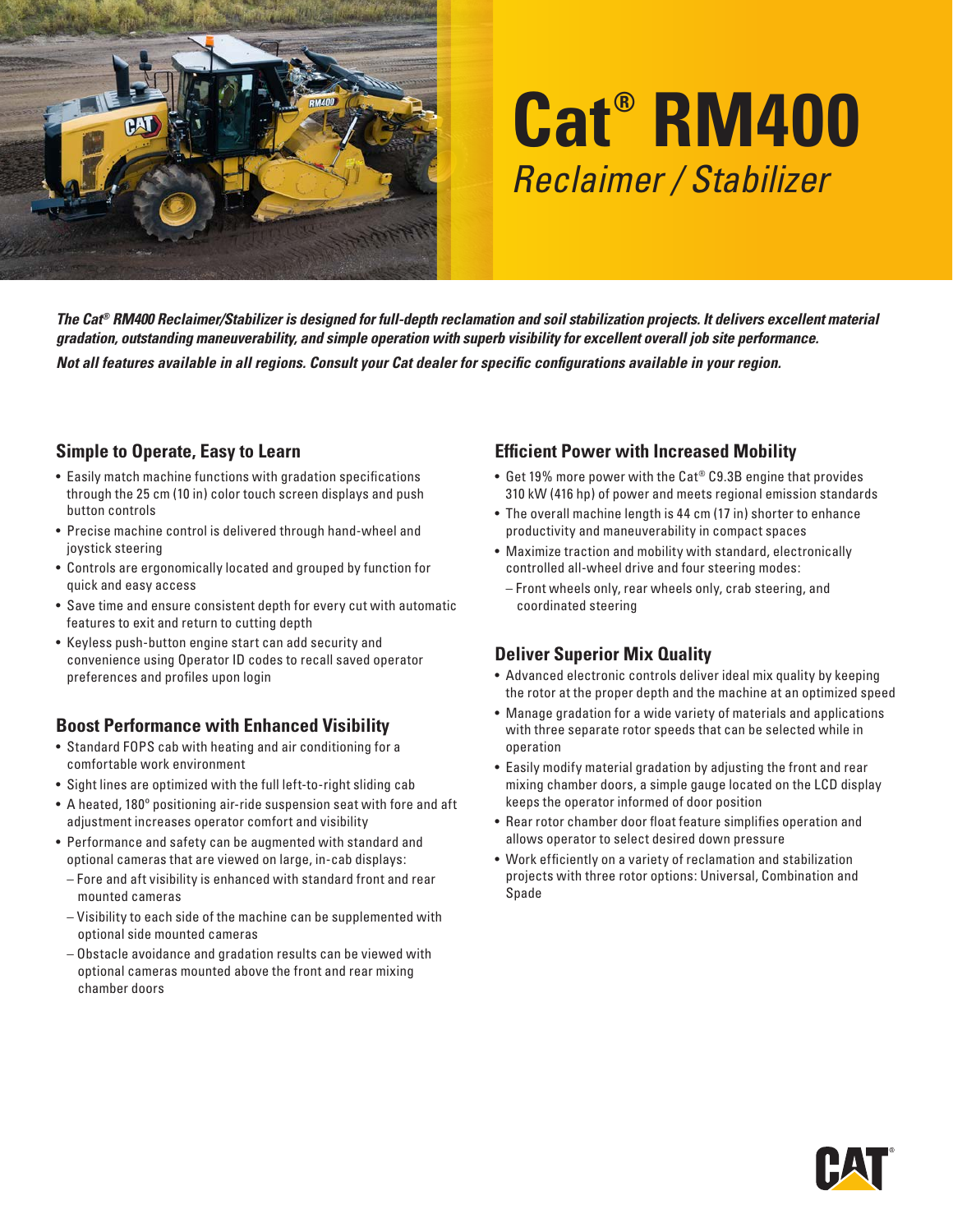#### **Optional Spray Systems Deliver Precise Mix Quality**

- Water and emulsion additive systems ensure mix design specifications are met
- Application rate of additives is accurately monitored through a computerized metering system
- A wide range of variable flow rates can be optimized for a variety of applications:
	- Water flow rates from 30-1900 liters per minute (8-500 gallons per minute)
	- Emulsion flow rates from 30-946 liters per minute (8-250 gallons per minute)
- Easily set up the spray system to deliver liquid additives according to specifications:
	- manual or automatic
	- volume per m<sup>2</sup> (yd<sup>2</sup>)
	- percent of material density

#### **Easier Service, More Uptime**

- Ground level access to routine maintenance items simplifies service and improves safety
- Auto-reversing cooling fan helps prevent debris build-up extending maintenance intervals for cleaning the cooling package
- Rotor drive system utilizes automated bearing lubrication
- Self-lubricating rotor chain drive is adjustment-free and eliminates routine maintenance
- Hydraulically-actuated rotor drive clutch does not require adjustment
- Built-in diagnostics monitor machine systems, alert the operator of performance issues and provide troubleshooting information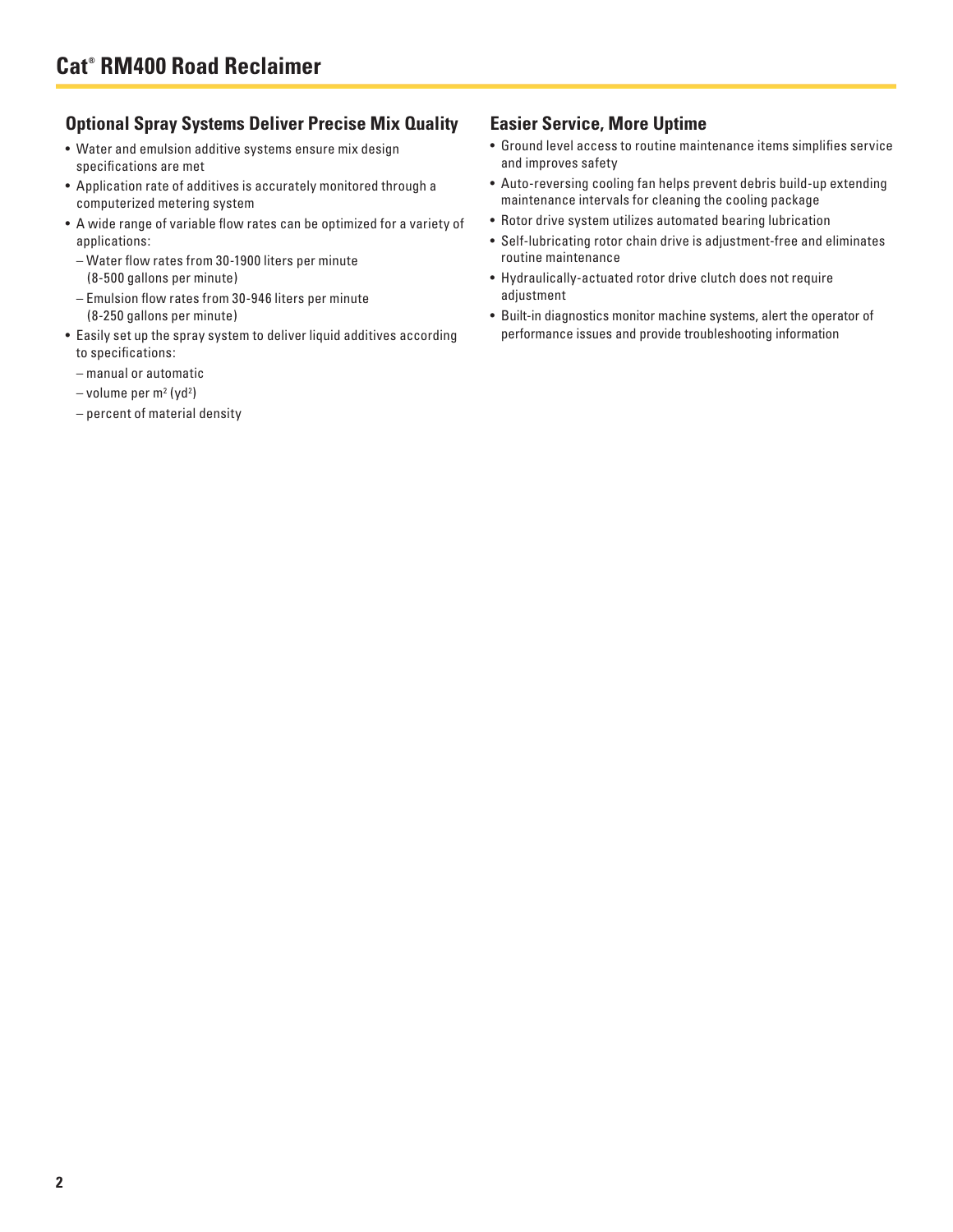# **Standard and Optional Equipment**

Standard and optional equipment may vary. Consult your Cat dealer for details.

|                                                                                | <b>Standard</b> | <b>Optional</b> |
|--------------------------------------------------------------------------------|-----------------|-----------------|
| <b>OPERATOR ENVIRONMENT</b>                                                    |                 |                 |
| Adjustable armrests                                                            | ✓               |                 |
| Air-ride, heated suspension seat                                               |                 |                 |
| Audio-ready with speakers                                                      | $\checkmark$    |                 |
| Full width sliding cab with heat and<br>air conditioning                       | ✓               |                 |
| Push button start                                                              | $\checkmark$    |                 |
| Illuminated dual-side access ladders                                           | ✓               |                 |
| High visibility retractable seat belt                                          | ✓               |                 |
| Mini-wheel steering control                                                    | ✓               |                 |
| Multifunction propel lever                                                     | ✓               |                 |
| <b>Steering guides</b>                                                         |                 |                 |
| Color touch screen operator interface                                          |                 |                 |
| Additional color touch screen                                                  |                 |                 |
| <b>POWERTRAIN</b>                                                              |                 |                 |
| Air to Air Aftercooler (ATAAC)                                                 | ✓               |                 |
| Dual element air cleaner with pre-cleaner                                      |                 |                 |
| Extended life coolant with protection to<br>$-37^{\circ}$ C ( $-35^{\circ}$ F) | ✓               |                 |
| On-demand fan with auto-reversing<br>function                                  | ✓               |                 |
| Four steering modes                                                            | ✓               |                 |
| <b>All-Wheel Drive</b>                                                         | ✓               |                 |
| Electronic differential                                                        | $\checkmark$    |                 |
| Oil-bath brake system                                                          | ✓               |                 |
| Powertrain guard                                                               |                 |                 |
| Bio-friendly hydraulic oil                                                     |                 |                 |
| <b>ELECTRICAL SYSTEM</b>                                                       |                 |                 |
| 150 amp alternator                                                             |                 |                 |
| 24-volt charging system                                                        |                 |                 |
| Automotive-type fuse system                                                    |                 |                 |
| Remote start/charge receptacle                                                 |                 |                 |
| 1365 CCA maintenance-free batteries (2)                                        |                 |                 |
| <b>SPRAY SYSTEMS</b>                                                           |                 |                 |
| Water spray system                                                             |                 |                 |
| <b>Emulsion spray system</b>                                                   |                 |                 |
| Push bar                                                                       |                 |                 |

|                                                             | <b>Standard</b> | <b>Optional</b> |
|-------------------------------------------------------------|-----------------|-----------------|
| <b>ROTOR DRIVE SYSTEM</b>                                   |                 |                 |
| Maintenance-free drive shafts                               | ✓               |                 |
| Self-lubricating roller and bearings                        |                 |                 |
| Shear disk driveline protection                             |                 |                 |
| Torque limiter driveline protection                         |                 |                 |
| Automatic depth control                                     | ✓               |                 |
| Hydraulically-controlled dry clutch                         | ✓               |                 |
| Three rotor speeds                                          |                 |                 |
| Variable volume mixing chamber                              |                 |                 |
| Rotor - Universal 16                                        |                 | ✓               |
| Rotor - Universal 18*                                       |                 |                 |
| Rotor - Combination                                         |                 | ✓               |
| Rotor-Spade*                                                |                 |                 |
| Material sizing breaker bar                                 |                 |                 |
| <b>SERVICE AND MAINTENANCE</b>                              |                 |                 |
| Grouped filters with ground level access                    |                 |                 |
| Cat Product Link™                                           | ✓               |                 |
| <b>Remote Flash</b>                                         | ✓               |                 |
| Remote access drains                                        |                 |                 |
| Ports for Scheduled Oil Sampling<br>(S.0. S <sup>SM</sup> ) | ✓               |                 |
| Fluid level sight gauges                                    |                 |                 |
| Service light receptacles                                   |                 |                 |
| Air compressor                                              |                 |                 |
| Pneumatic bit removal tool                                  |                 |                 |
| <b>Toolbox</b>                                              |                 |                 |
| <b>Additional toolbox</b>                                   |                 |                 |
| <b>SAFETY</b>                                               |                 |                 |
| Back-up alarm                                               |                 |                 |
| Front and rear facing cameras                               |                 |                 |
| Ground level emergency shutdown<br>switches (3)             | ✓               |                 |
| Horn (front and rear)                                       | ✓               |                 |
| <b>ROPS</b>                                                 | ✓               |                 |
| Platform handrails and guardrails                           | ✓               |                 |
| <b>Mirrors</b>                                              |                 |                 |
| Working lights (halogen or LED)                             |                 |                 |
| <b>LED</b> roading lights                                   |                 | ✓               |
| Folding LED safety beacon                                   |                 |                 |
| Folding side view cameras (2)                               |                 |                 |
| Front and rear rotor chamber door<br>cameras                |                 | ✓               |